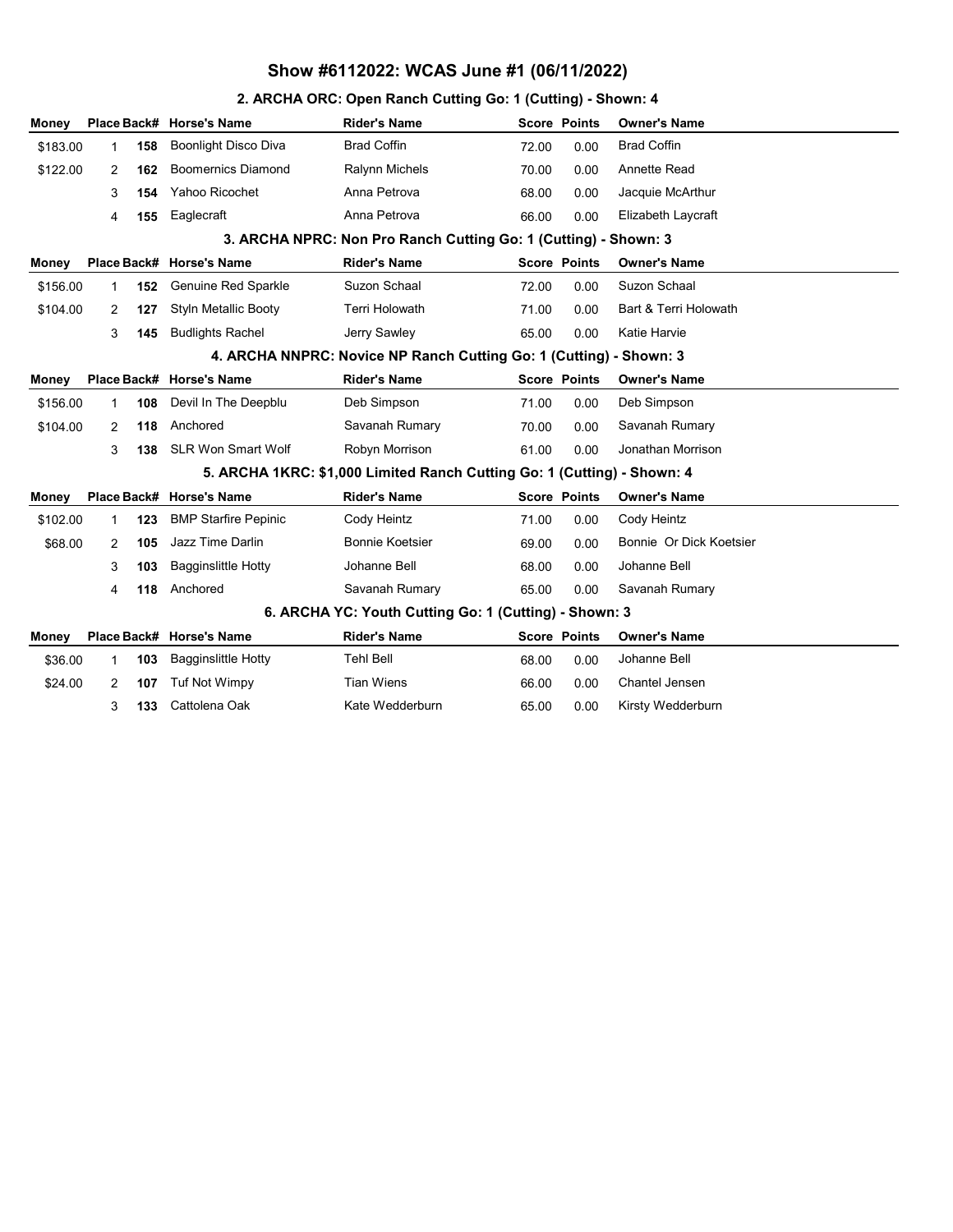## 7. ARCHA ANPBO: Non Pro Boxing Go: C (Composite) - Shown: 5

| Money                                                                    |                                                                              |     | Place Back# Horse's Name    | <b>Rider's Name</b>                                                      |        | <b>Score Points</b> | <b>Owner's Name</b>       |  |  |  |
|--------------------------------------------------------------------------|------------------------------------------------------------------------------|-----|-----------------------------|--------------------------------------------------------------------------|--------|---------------------|---------------------------|--|--|--|
| \$137.50                                                                 | 1                                                                            | 160 | Ferns Whiz                  | Krystal Meade                                                            | 144.50 | 0.00                | Krystal Meade             |  |  |  |
| \$82.50                                                                  | 2                                                                            | 127 | <b>Styln Metallic Booty</b> | Terri Holowath                                                           | 142.50 | 0.00                | Bart & Terri Holowath     |  |  |  |
| \$55.00                                                                  | 3                                                                            | 108 | Devil In The Deepblu        | Deb Simpson                                                              | 141.00 | 0.00                | Deb Simpson               |  |  |  |
|                                                                          | 4                                                                            | 137 | Mister Twizzler             | Becky DePaoli                                                            | 139.50 | 0.00                | Becky DePaoli             |  |  |  |
|                                                                          | 5                                                                            | 135 | FFL Rogerwillcow            | Theresa Agar                                                             | 70.50  | 0.00                | Clayton Agar              |  |  |  |
|                                                                          | 8. ARCHA ALNPB: Limited Non Pro Boxing Go: C (Composite) - Shown: 8          |     |                             |                                                                          |        |                     |                           |  |  |  |
| Money                                                                    |                                                                              |     | Place Back# Horse's Name    | <b>Rider's Name</b>                                                      |        | <b>Score Points</b> | <b>Owner's Name</b>       |  |  |  |
| \$136.00                                                                 | 1                                                                            | 140 | Gin With A LilTwist         | Leeanne Lote                                                             | 141.00 | 0.00                | Leeanne Lote              |  |  |  |
| \$102.00                                                                 | 2                                                                            | 104 | <b>Bizzy Boon</b>           | Darquise Beauchesne                                                      | 140.50 | 0.00                | Darquise Beauchesne       |  |  |  |
| \$68.00                                                                  | 3                                                                            | 130 | Haidas Genuine Peppy        | Nicole Smith                                                             | 140.00 | 0.00                | Bev Graham                |  |  |  |
| \$34.00                                                                  | 4                                                                            | 137 | <b>Mister Twizzler</b>      | Becky DePaoli                                                            | 138.50 | 0.00                | Becky DePaoli             |  |  |  |
|                                                                          | 5                                                                            | 114 | Yahoo Casino Royalle        | Jacquie McArthur                                                         | 138.00 | 0.00                | <b>Mcarthur Stud Farm</b> |  |  |  |
|                                                                          | 6                                                                            | 116 | V Eight Tuff Ichi           | Dave Webster                                                             | 136.00 | 0.00                | Dave Webster              |  |  |  |
|                                                                          | 7                                                                            | 105 | Jazz Time Darlin            | <b>Bonnie Koetsier</b>                                                   | 131.50 | 0.00                | Bonnie Or Dick Koetsier   |  |  |  |
|                                                                          | 8                                                                            | 102 | Inwhizable Missdaisy        | Sylvia Bullock                                                           | 130.00 | 0.00                | Sylvia Bullock            |  |  |  |
|                                                                          | 9. ARCHA RHB: Ranch Hand Boxing Go: C (Composite) - Shown: 5                 |     |                             |                                                                          |        |                     |                           |  |  |  |
| Money                                                                    |                                                                              |     | Place Back# Horse's Name    | <b>Rider's Name</b>                                                      |        | <b>Score Points</b> | <b>Owner's Name</b>       |  |  |  |
| \$62.50                                                                  | 1                                                                            | 109 | Delaney Rey                 | Scott Cressman                                                           | 140.00 | 0.00                | Scott Cressman            |  |  |  |
| \$37.50                                                                  | 2                                                                            | 145 | <b>Budlights Rachel</b>     | Jerry Sawley                                                             | 137.50 | 0.00                | Katie Harvie              |  |  |  |
| \$25.00                                                                  | 3                                                                            | 161 | Nu Cash R Chex              | <b>Richard Atchison</b>                                                  | 135.00 | 0.00                | Deanna Lonsberry          |  |  |  |
|                                                                          | 4                                                                            | 110 | Madam Justice Pepto         | Marilyn Anderson                                                         | 134.50 | 0.00                | Marilyn Anderson          |  |  |  |
|                                                                          | 5                                                                            | 163 | Lil Rey Of Hope             | Leanne Cressman                                                          | 132.00 | 0.00                | Scott & Leanne Cressman   |  |  |  |
|                                                                          |                                                                              |     |                             | 10. ARCHA AYBX: Youth Boxing (18 and under) Go: C (Composite) - Shown: 3 |        |                     |                           |  |  |  |
| Money                                                                    |                                                                              |     | Place Back# Horse's Name    | <b>Rider's Name</b>                                                      |        | <b>Score Points</b> | <b>Owner's Name</b>       |  |  |  |
| \$36.00                                                                  | 1                                                                            | 107 | <b>Tuf Not Wimpy</b>        | <b>Tian Wiens</b>                                                        | 139.50 | 0.00                | Chantel Jensen            |  |  |  |
| \$24.00                                                                  | 2                                                                            | 171 | Senor Spot                  | Mia Marsh                                                                | 138.50 | 0.00                | David & Karin Marsh       |  |  |  |
|                                                                          | 3                                                                            | 112 | <b>BSF Sophisticated Me</b> | Soleil Seitz                                                             | 126.00 | 0.00                | Jennifer Soltys           |  |  |  |
|                                                                          |                                                                              |     |                             | 12. ARCHA AYC: Youth Cow Horse Go: C (Composite) - Shown: 2              |        |                     |                           |  |  |  |
| Money                                                                    |                                                                              |     | Place Back# Horse's Name    | <b>Rider's Name</b>                                                      |        | <b>Score Points</b> | <b>Owner's Name</b>       |  |  |  |
| \$40.00                                                                  | 1                                                                            | 156 | <b>High Suspense</b>        | Ella Davis                                                               | 130.50 | 0.00                | Jim Dobler                |  |  |  |
|                                                                          | 2                                                                            | 132 | Jacs Classy Boy             | Kate Wedderburn                                                          | 71.50  | 0.00                | Kirsty Wedderburn         |  |  |  |
| 15. ARCHA ANPH: Non Pro Snaffle / Hackamore Go: C (Composite) - Shown: 3 |                                                                              |     |                             |                                                                          |        |                     |                           |  |  |  |
| Money                                                                    |                                                                              |     | Place Back# Horse's Name    | <b>Rider's Name</b>                                                      |        | <b>Score Points</b> | <b>Owner's Name</b>       |  |  |  |
| \$183.00                                                                 | 1                                                                            | 123 | <b>BMP Starfire Pepinic</b> | Cody Heintz                                                              | 144.50 | 0.00                | Cody Heintz               |  |  |  |
| \$122.00                                                                 | 2                                                                            | 152 | Genuine Red Sparkle         | Suzon Schaal                                                             | 141.50 | 0.00                | Suzon Schaal              |  |  |  |
|                                                                          | 3                                                                            | 165 | One Fine Maestro            | Mark Parsons                                                             | 138.00 | 0.00                | <b>Mark Parsons</b>       |  |  |  |
| 16. ARCHA AOB: Open Bridle Go: C (Compsoite) - Shown: 1                  |                                                                              |     |                             |                                                                          |        |                     |                           |  |  |  |
| Money                                                                    |                                                                              |     | Place Back# Horse's Name    | <b>Rider's Name</b>                                                      |        | <b>Score Points</b> | <b>Owner's Name</b>       |  |  |  |
| \$200.00                                                                 | 1                                                                            | 141 | Reydas Sugar Kat            | Sarah Wolfs                                                              | 70.00  | 0.00                | Sarah Wolfs               |  |  |  |
|                                                                          | 17. ARCHA ANPTR: Non Pro Two Rein Go: C (Composite) - Shown: 2               |     |                             |                                                                          |        |                     |                           |  |  |  |
| Money                                                                    |                                                                              |     | Place Back# Horse's Name    | <b>Rider's Name</b>                                                      |        | <b>Score Points</b> | <b>Owner's Name</b>       |  |  |  |
| \$190.00                                                                 | 1                                                                            | 133 | Cattolena Oak               | Kate Wedderburn                                                          | 143.50 | 0.00                | Kirsty Wedderburn         |  |  |  |
|                                                                          | 2                                                                            | 100 | Son Of A Sweet Shine        | Randi McCook                                                             | 138.50 | 0.00                | Randi McCook              |  |  |  |
|                                                                          | 18. ARCHA AOH: Open Snaffle Bit / Hackamore WCH Go: C (Composite) - Shown: 3 |     |                             |                                                                          |        |                     |                           |  |  |  |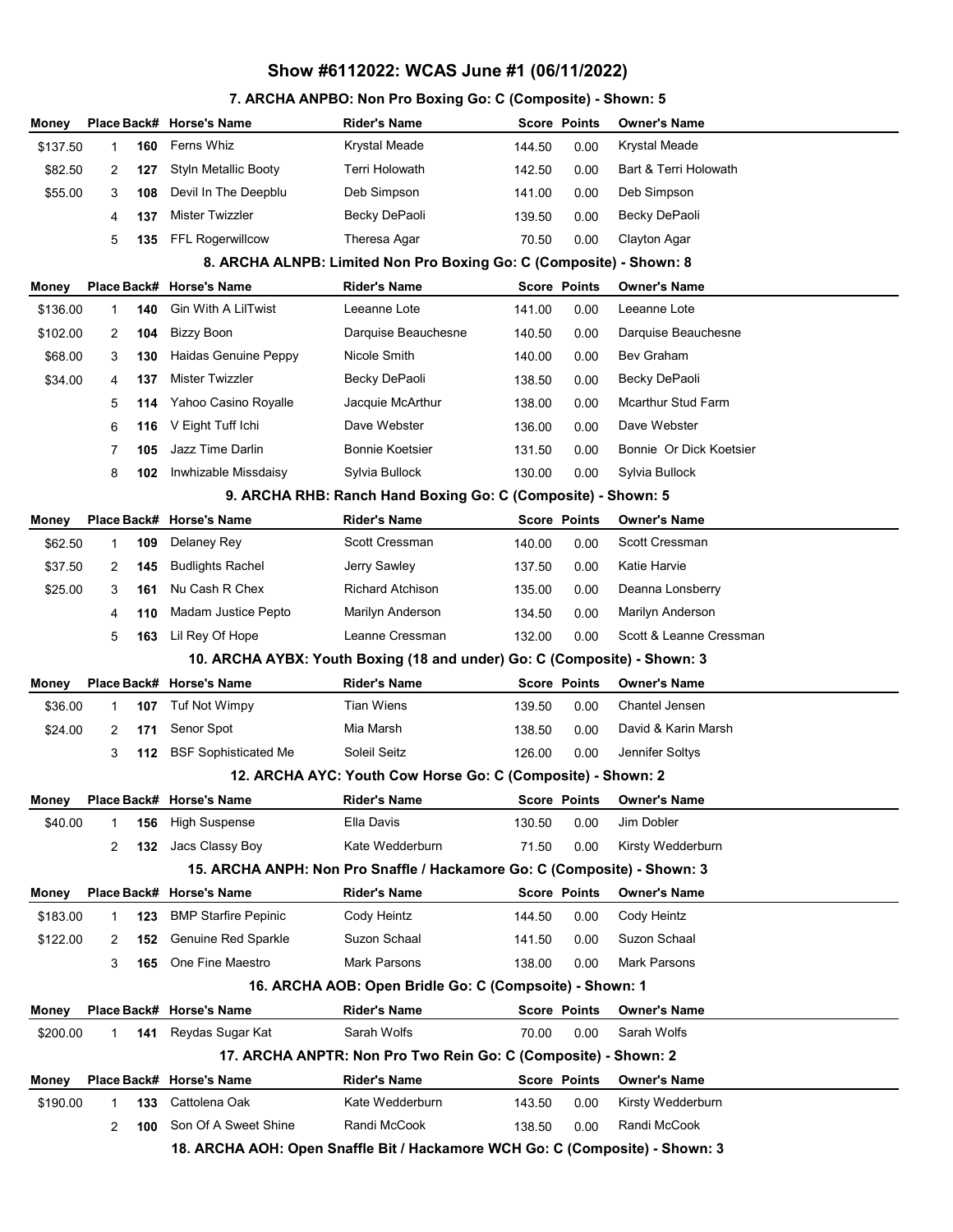| Money                                                                                                                                                                     |                                                                       |     | Place Back# Horse's Name    | <b>Rider's Name</b>                                           |        | <b>Score Points</b> | <b>Owner's Name</b>       |  |  |  |  |
|---------------------------------------------------------------------------------------------------------------------------------------------------------------------------|-----------------------------------------------------------------------|-----|-----------------------------|---------------------------------------------------------------|--------|---------------------|---------------------------|--|--|--|--|
| \$225.00                                                                                                                                                                  | 1                                                                     | 120 | Lookin At Blu Rey           | Clint C. Swales                                               | 142.00 | 0.00                | Jerry Sawley              |  |  |  |  |
| \$150.00                                                                                                                                                                  | 2                                                                     | 121 | HoldOnToUrShorts            | Clint C. Swales                                               | 72.00  | 0.00                | 7P Ranch                  |  |  |  |  |
|                                                                                                                                                                           | 19. ARCHA ANPB: Non Pro Bridle WCH Go: C (Composite) - Shown: 2       |     |                             |                                                               |        |                     |                           |  |  |  |  |
| Money                                                                                                                                                                     |                                                                       |     | Place Back# Horse's Name    | <b>Rider's Name</b>                                           |        | <b>Score Points</b> | <b>Owner's Name</b>       |  |  |  |  |
| \$255.00                                                                                                                                                                  | 1                                                                     | 144 | Mates Irish Hickory         | Lorne E. Bodell                                               | 142.50 | 0.00                | Lorne E. Bodell           |  |  |  |  |
|                                                                                                                                                                           | 2                                                                     | 119 | <b>Wright Acres</b>         | Randi McCook                                                  | 132.00 | 0.00                | Randi McCook              |  |  |  |  |
|                                                                                                                                                                           | 20. ARCHA 2KLR: \$2000 Limited Rider WCH Go: C (Composite) - Shown: 8 |     |                             |                                                               |        |                     |                           |  |  |  |  |
| Money                                                                                                                                                                     |                                                                       |     | Place Back# Horse's Name    | <b>Rider's Name</b>                                           |        | <b>Score Points</b> | <b>Owner's Name</b>       |  |  |  |  |
| \$172.00                                                                                                                                                                  | 1                                                                     | 147 | Text Him                    | Collin Stochmanski                                            | 140.00 | 0.00                | Collin Stochmanski        |  |  |  |  |
| \$129.00                                                                                                                                                                  | 2                                                                     | 102 | Inwhizable Missdaisy        | Dakota Burnett                                                | 138.50 | 0.00                | Sylvia Bullock            |  |  |  |  |
| \$86.00                                                                                                                                                                   | 3                                                                     | 111 | <b>BSF Scratchnsilk</b>     | Jennifer Soltys                                               | 136.00 | 0.00                | Jennifer Soltys           |  |  |  |  |
| \$43.00                                                                                                                                                                   | 4                                                                     | 124 | Baraka Lights               | Johanne Bell                                                  | 135.00 | 0.00                | Johanne Bell              |  |  |  |  |
|                                                                                                                                                                           | 5                                                                     | 128 | Leopards Choice             | Liam O'Brien                                                  | 134.00 | 0.00                | Liam O'Brien              |  |  |  |  |
|                                                                                                                                                                           | 6T                                                                    | 154 | Yahoo Ricochet              | Anna Petrova                                                  | 133.50 | 0.00                | Jacquie McArthur          |  |  |  |  |
|                                                                                                                                                                           | 6T                                                                    | 115 | Nicatini                    | Don Burkinshaw                                                | 133.50 | 0.00                | Don Burkinshaw            |  |  |  |  |
|                                                                                                                                                                           | 8                                                                     | 107 | Tuf Not Wimpy               | <b>Tian Wiens</b>                                             | 132.50 | 0.00                | Chantel Jensen            |  |  |  |  |
| 65. ARCHA ABD: Box Drive Go: C (Composite) - Shown: 2                                                                                                                     |                                                                       |     |                             |                                                               |        |                     |                           |  |  |  |  |
| Money                                                                                                                                                                     |                                                                       |     | Place Back# Horse's Name    | <b>Rider's Name</b>                                           |        | <b>Score Points</b> | <b>Owner's Name</b>       |  |  |  |  |
| \$170.00                                                                                                                                                                  | 1                                                                     | 114 | Yahoo Casino Royalle        | Jacquie McArthur                                              | 137.50 | 0.00                | <b>Mcarthur Stud Farm</b> |  |  |  |  |
|                                                                                                                                                                           | 2                                                                     | 140 | Gin With A LilTwist         | Leeanne Lote                                                  | 64.50  | 0.00                | Leeanne Lote              |  |  |  |  |
|                                                                                                                                                                           |                                                                       |     |                             | 72. NRCHA NPBX: Non Pro Boxing Go: C (Composite) - Shown: 4   |        |                     |                           |  |  |  |  |
| Money                                                                                                                                                                     |                                                                       |     | Place Back# Horse's Name    | <b>Rider's Name</b>                                           |        | <b>Score Points</b> | <b>Owner's Name</b>       |  |  |  |  |
| \$180.00                                                                                                                                                                  | $\mathbf{1}$                                                          | 127 | <b>Styln Metallic Booty</b> | Terri Holowath                                                | 142.50 | 0.00                | Bart & Terri Holowath     |  |  |  |  |
| \$120.00                                                                                                                                                                  | 2                                                                     | 108 | Devil In The Deepblu        | Deb Simpson                                                   | 141.00 | 0.00                | Deb Simpson               |  |  |  |  |
|                                                                                                                                                                           | 3                                                                     | 146 | <b>WKK Whiskeyontheroad</b> | Billie Jo Belt                                                | 140.50 | 0.00                | <b>Billie Jo Belt</b>     |  |  |  |  |
|                                                                                                                                                                           | 4                                                                     | 137 | <b>Mister Twizzler</b>      | Becky DePaoli                                                 | 139.50 | 0.00                | Becky DePaoli             |  |  |  |  |
|                                                                                                                                                                           |                                                                       |     |                             | 73. NRCHA INPBX: Intermediate Non Pro Boxing Go: C - Shown: 1 |        |                     |                           |  |  |  |  |
| Money                                                                                                                                                                     |                                                                       |     | Place Back# Horse's Name    | <b>Rider's Name</b>                                           |        | <b>Score Points</b> | <b>Owner's Name</b>       |  |  |  |  |
| \$50.00                                                                                                                                                                   | 1                                                                     |     | 137 Mister Twizzler         | Becky DePaoli                                                 | 139.50 | 0.00                | Becky DePaoli             |  |  |  |  |
| 82. NRCHA LNPBX: Limited Non Pro Boxing Go: C (Composite) - Shown: 6                                                                                                      |                                                                       |     |                             |                                                               |        |                     |                           |  |  |  |  |
| Money                                                                                                                                                                     |                                                                       |     | Place Back# Horse's Name    | <b>Rider's Name</b>                                           |        | <b>Score Points</b> | <b>Owner's Name</b>       |  |  |  |  |
| \$150.00                                                                                                                                                                  | 1                                                                     | 140 | Gin With A LilTwist         | Leeanne Lote                                                  | 141.00 | 0.00                | Leeanne Lote              |  |  |  |  |
| \$90.00                                                                                                                                                                   | 2                                                                     | 104 | <b>Bizzy Boon</b>           | Darquise Beauchesne                                           | 140.50 | 0.00                | Darquise Beauchesne       |  |  |  |  |
| \$60.00                                                                                                                                                                   | 3                                                                     | 137 | Mister Twizzler             | Becky DePaoli                                                 | 138.50 | 0.00                | Becky DePaoli             |  |  |  |  |
|                                                                                                                                                                           | 4                                                                     | 114 | Yahoo Casino Royalle        | Jacquie McArthur                                              | 138.00 | 0.00                | <b>Mcarthur Stud Farm</b> |  |  |  |  |
|                                                                                                                                                                           | 5                                                                     | 116 | V Eight Tuff Ichi           | Dave Webster                                                  | 136.00 | 0.00                | Dave Webster              |  |  |  |  |
|                                                                                                                                                                           | 6                                                                     | 105 | Jazz Time Darlin            | <b>Bonnie Koetsier</b>                                        | 131.50 | 0.00                | Bonnie Or Dick Koetsier   |  |  |  |  |
|                                                                                                                                                                           |                                                                       |     |                             |                                                               |        |                     |                           |  |  |  |  |
| 92. ARCHA RHY: Buckaroo Ranch Hand Boxing Go: C (Composite) - Shown: 2<br>Place Back# Horse's Name<br><b>Rider's Name</b><br><b>Score Points</b><br>Owner's Name<br>Money |                                                                       |     |                             |                                                               |        |                     |                           |  |  |  |  |
| \$40.00                                                                                                                                                                   | 1                                                                     | 103 | <b>Bagginslittle Hotty</b>  | Tehl Bell                                                     | 138.50 | 0.00                | Johanne Bell              |  |  |  |  |
|                                                                                                                                                                           | 2                                                                     | 131 | Miss Bingo Acre             | Brooklyn Smith                                                | 127.50 | 0.00                | Shaylene Gladstone        |  |  |  |  |
|                                                                                                                                                                           |                                                                       |     |                             | 100. NRCHA BD: Box Drive Go: C - Shown: 2                     |        |                     |                           |  |  |  |  |
|                                                                                                                                                                           |                                                                       |     |                             |                                                               |        |                     |                           |  |  |  |  |
| Money                                                                                                                                                                     |                                                                       |     | Place Back# Horse's Name    | <b>Rider's Name</b>                                           |        | <b>Score Points</b> | Owner's Name              |  |  |  |  |
| \$100.00                                                                                                                                                                  | 1                                                                     | 114 | Yahoo Casino Royalle        | Jacquie McArthur                                              | 137.50 | 0.00                | Mcarthur Stud Farm        |  |  |  |  |
|                                                                                                                                                                           | 2                                                                     | 140 | Gin With A LilTwist         | Leeanne Lote                                                  | 64.50  | 0.00                | Leeanne Lote              |  |  |  |  |